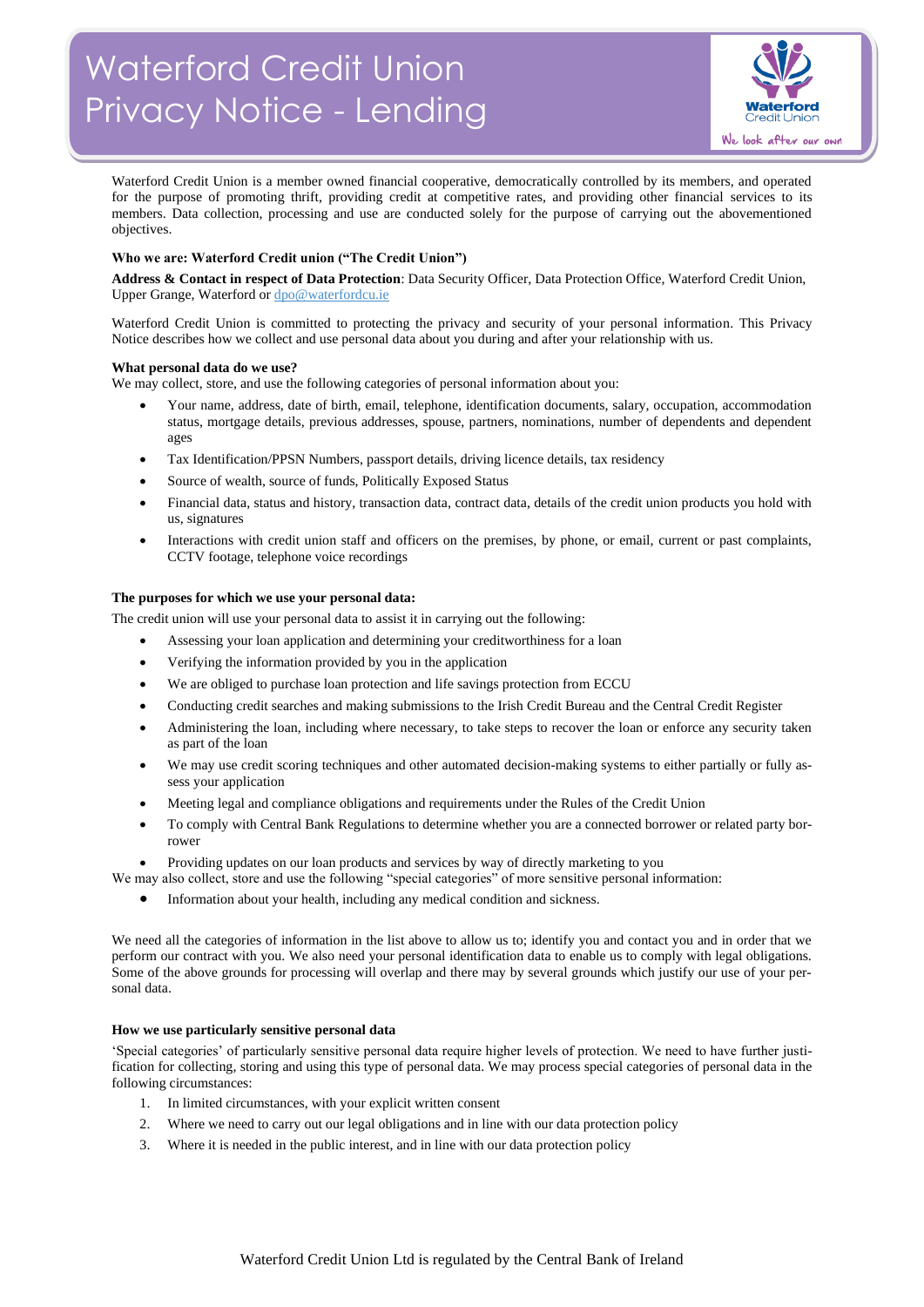

Less commonly, we may process this type of information where it is needed in relation to legal claims or where it is needed to protect your interests (or someone else's interests) and you are not capable of giving your consent, or where you have already made the information public.

#### **How secure is my information with third-party service providers?**

All out third-party service providers are required to take appropriate security measures to protect your personal data in line with our policies. We do not allow our third-party service providers to use your personal data for their own purposes unless they are deemed to be controllers in their own right. We only permit them to process your personal data for specified purposes and in accordance with our instructions. Usually, information will be anonymised but this may not always be possible. The recipient of the information will also be bound by confidentiality obligations.

#### **If you fail to provide personal data**

If you fail to provide certain information when requested, we may not be able to perform the contract we have entered into with you or we may be prevented from complying with our legal obligations.

#### **Change of purpose**

You can be assured that we will only use your data for the purpose it was provided and in ways compatible with that stated purpose. If we need to use your personal data for an unrelated purpose, we will notify you and we will explain the legal basis which allows us to do so.

#### **Profiling**

We sometimes use systems to make decisions based on personal data we have (or are allowed to collect from others) about you. This information is used for loan assessment and anti-money laundering purposes and compliance with our legal duties in that regard.

#### **Data Retention Periods**

We will only retain your personal data for as long as necessary to fulfil the purpose(s) for which it was obtained, taking into account any legal/contractual obligation to keep it. Where possible we record how long we will keep your data where that is not possible, we will explain the criteria for the retention period. This information is documented in our Data Register and Retention Policy (copy available upon request). Once the retention period has expired, the respective data will be permanently deleted. Please see our retention periods below.

- Credit Agreements are contracts and as such the credit union retains them for 6 years from date of expiration.
- Loan Applications form part of your credit agreement and as such we retain them for 6 years from date of expiration.

Once the retention period has expired, the respective data will be permanently deleted. If you require further information, please contact us.

#### **Planned data transmission to third countries**

There are no plans for a data transmission to third countries.

#### **Updates to this notice**

We will make changes to this notice from time to time, particularly when we change how we use your information, and change our technology and products. You can always find an up-to-date version of this notice on our website [www.waterfordcu.ie](http://www.waterfordcu.ie/) or you can ask us for a copy.

# **Our Use and Sharing of your Information**

We will collect and use relevant information about you, your transactions, your use of our products or services, and your relationships with us. We will typically collect and use this information for the following purposes:



#### **Fulfilling a Contract**

This basis is appropriate where the processing is necessary for us to manage your accounts and credit union services to you.

**Administrative Purposes:** We will use the information provided by you, either contained in this form or any other form or application for the purpose of assessing this application, processing applications you make and to maintain and administer any accounts you have with the credit union.

**Security:** In order to secure payment of the loan, it may be necessary to obtain security such as a charge on your property or other personal assets.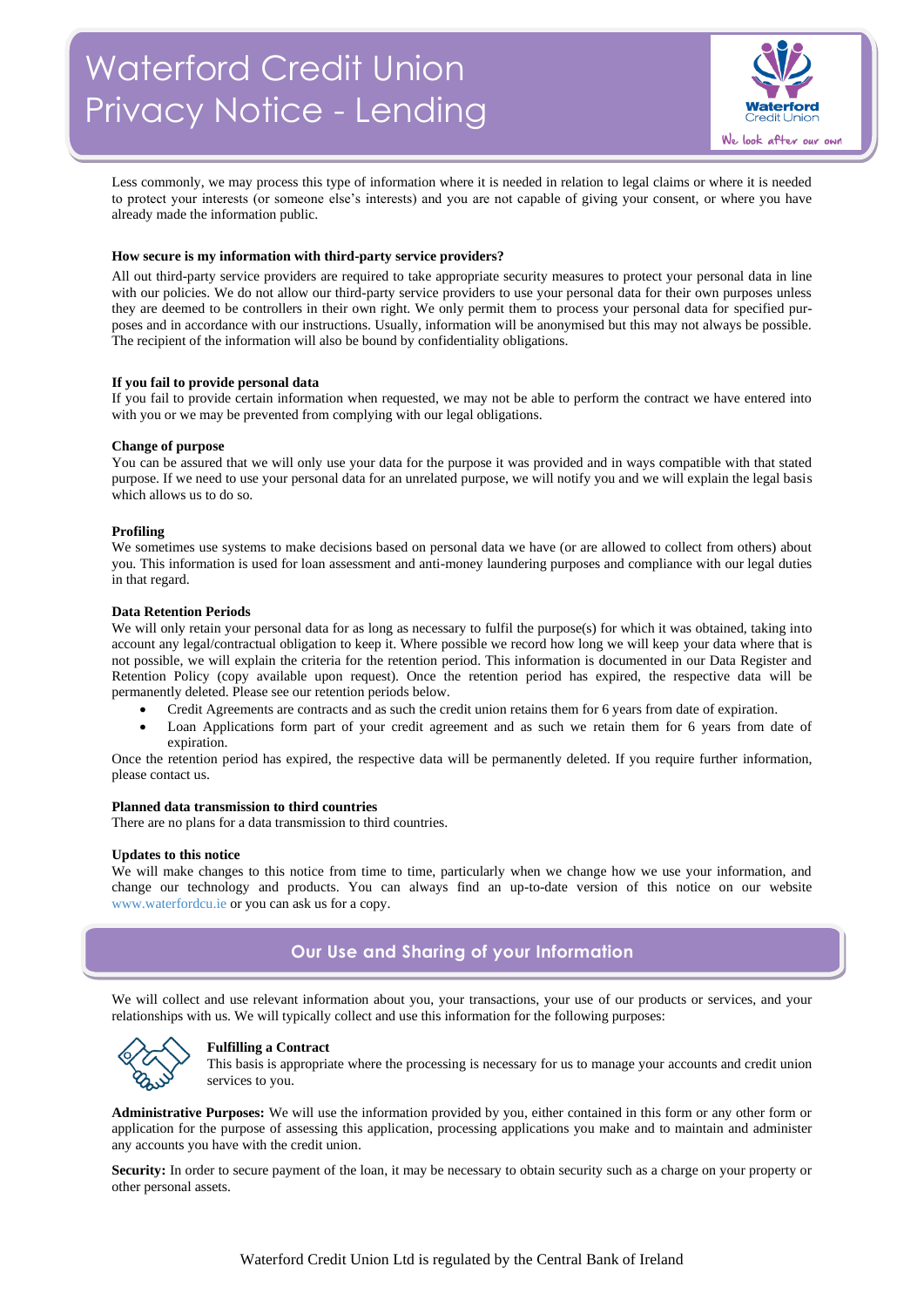

**Third Parties:** We may appoint external third parties to undertake operations functions on our behalf. We will ensure that any information passed to third parties conduction operational functions on our behalf will do so with respect for the security of your data and will be protected in line with data protection law.

Guarantors: As part of your loan conditions, we may make the requirement for the appointment of a guarantor a condition of your loan agreement in order that the credit union ensures the repayment of your loan. Should your account go into arrears, we may need to call upon the guarantor to repay the debt in which case we will give them details of the outstanding indebtedness. If your circumstances change it may be necessary to contact the guarantor.

**Irish League of Credit Unions (ILCU) Affiliation:** The ILCU provides professional and business support services such as marketing and public affairs representation, monitoring financial, guidance, compliance, risk, learning and development, and insurance services to affiliated credit unions. As Waterford Credit Union is affiliated to the ILCU, the credit union must also operate in line with the ILCU Standard Rules (which members of the credit union are bound to the credit union by) and the League Rules (which the credit union is bound to the ILCU by). We may disclose information in your application or in respect of any account or transaction of yours from the date of your original membership to authorised officers or employees of the ILCU for the purpose of the ILCU providing these services to us.

The Privacy Notice of ILCU can be found a[t www.creditunion.ie](http://www.creditunion.ie/)

**Savings Protection Scheme (SPS):** We may disclose information in any application from you or in respect of any account transaction of yours from the date of your original membership to authorised officers or employees of the ILCU for the purpose of the ILCU providing these services and fulfilling requirements under our affiliation to the ILCU and the SPS.

**CUSOP:** For the processing of electronic payments services on your account (such as credit transfers, standing orders and direct debits) the Credit Union is a participant of CUSOP (Payments) DAC ('CUSOP'). CUSOP is a credit union owned, independent, not for profit company that provides an electronic payments service platform for the credit union movement in Ireland. CUSOP is an outsourced model engaging third party companies, such as a Partner Bank, to assist with the processing of payment data.

**TPML:** If we issue you with a debit card, Transact Payments Malta Limited (TPML), which is an authorised e-money institution will also be a controller of your personal data. In order for you to understand what they do with your personal data, and how to exercise your rights in respect of their processing of your personal data, you should review their privacy policy which is available at https://www.transactpaymentsltd.com/privacy-policy/.

**Insurance:** As part of our affiliation with the LICU, we purchase insurance from ECCU Assurance DAC (ECCU), a life insurance company, wholly owned by the ILCU. This includes Life Savings (LS), Loan Protection (LP), and optional related riders (where applicable).

If you choose to take out a loan with us, it is a term of your membership, by virtue of our affiliation with the ILCU that the credit union will apply to ECCU for Loan Protection (LP). In order that we apply for LP it may be necessary to process 'special category' data which includes information about your health. This information will be shares with ECCU to allow it deal with insurance underwriting, administration and claims on our behalf.

**Credit Assessment:** When assessing your application for a loan, the credit union will take a number of factors into account and will utilise personal data provided from:

- Your application form and your supporting loan documentation
- Your existing credit union file
- Credit referencing agencies such as the Irish Credit Bureau and the Central Credit Register

The credit union then utilises this information to assess your loan application in line with the applicable legislation and the credit unions credit policy.

**Member Service:** To help us improve our service to you, we may use information about your account to help us improve our services to you.

**Home Loans:** When assessing your application for a Housing Loan, the credit union will take the factors considered in cred-



it assessment above, into account when utilising personal data from you. A part of the Housing Loan process, the credit union will disclose your personal data (name, property address, contact information) with a member of its Auctioneer Panel, in order to facilitate a valuation of the property being purchased, in order to determine the market reinstatement cost. In addition the Credit Union will disclose your personal data to Treacy Mullin Solicitor who act on behalf of the credit union when dealing with the legal requirements of housing loans.

## **Legal Duty**

This basis is appropriate when we are processing personal data to comply with an Irish or EU Law.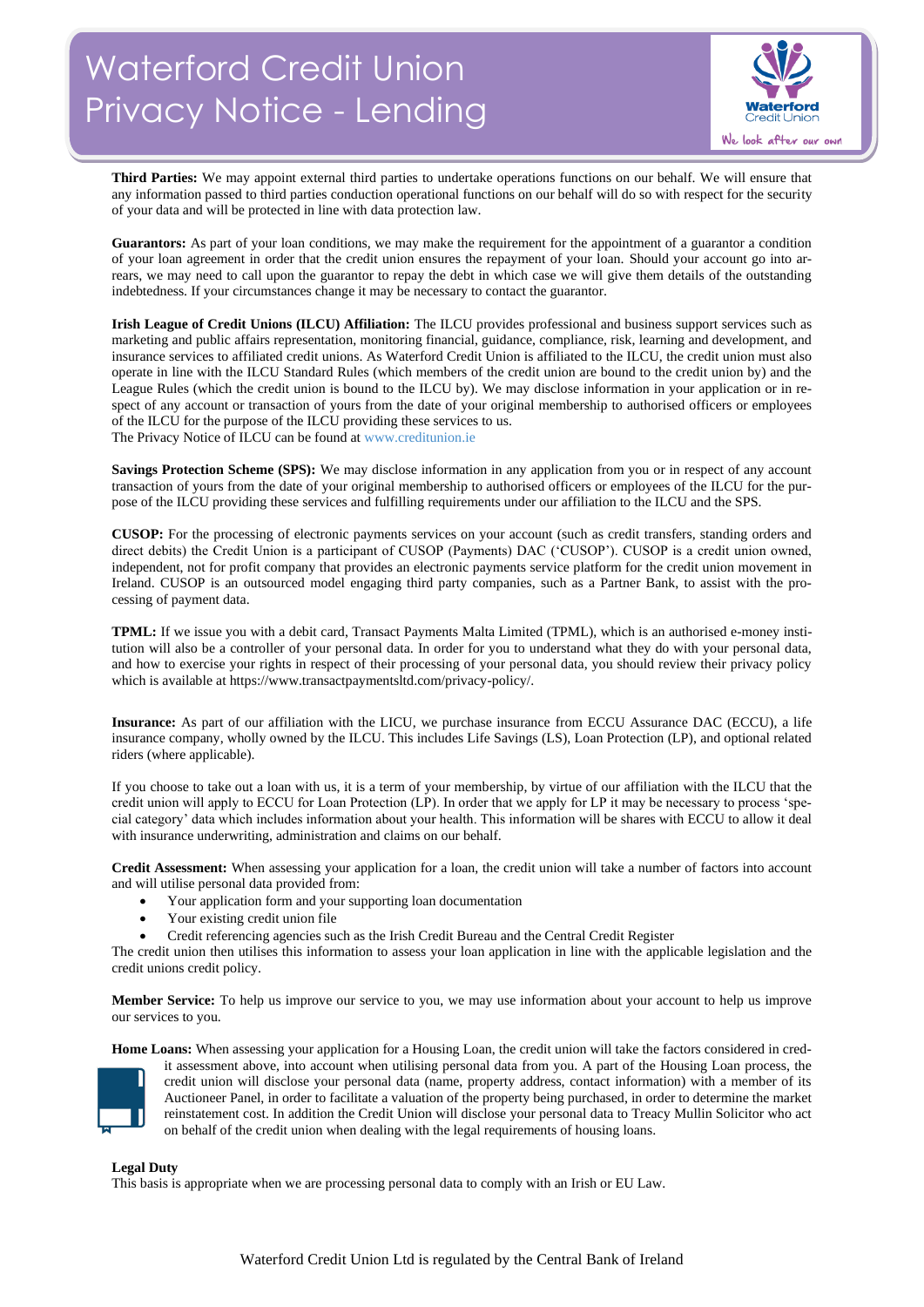

**Regulatory & Statutory Requirements:** To meet our duties to the Regulator, the Central Bank of Ireland, we may allow authorised people to see our records (which may include information about you) for reporting, compliance and auditing purposes. For the same reason, we will also hold the information about you when you are no longer a member. We may also share information with certain statutory bodies such as the Department of Finance, the Department of Social Protection and the Financial Services & Pensions Ombudsman Bureau of Ireland if required by law.

**Compliance with Anti-Money Laundering & Combating Terrorist Financing Obligations:** The information provided by you will be used for compliance with our customer due diligence and screening obligations under anti-money laundering and combating terrorist financing obligations under The Money Laundering provisions of the Criminal Justice (Money Laundering and Terrorist Financing) Act 2010, as amended by Part 2 of the Criminal Justice Act 2013.

**Audit:** To meet our legislative and regulatory duties to maintain audited financial accounts, we appoint an external auditor. We will allow the external auditor to see our records (which may include information about you) for these purposes.

**Purpose of the Loan:** We are obliged to ensure that the purpose for the loan falls into one of our categories of lending.

**Credit Reporting:** Where a loan is applied for in the sum of  $\epsilon$ 2,000, or more, the credit union is obliged to make an enquiry of the Central Credit Register (CCR) in respect of the borrower. Where a loan is granted in the sum of  $\epsilon$ 500 or more, the credit union is obliged to report both personal details and credit details of the borrower (and guarantor shortly) to the CCR.

**House Loan:** Where you obtain a house loan from us, it will be necessary for the credit union to obtain a first legal charge on the property to be purchased and it will be necessary for us to process your personal data in order to register this charge or have the charge registered on our behalf.

**Connected/Related Party Lending:** We are obliged further to Central Bank Regulations to identify where borrowers are connected in order to establish whether borrowers pose a single risk. We are also obliged to establish whether a borrower is a related party when lending to them i.e. whether they are on the Board/Management Team or a member of the Board/Management team's family or a business in which a member of the Board/Management Team has a significant shareholding.



## **Legitimate Interest**

A legitimate interest is when we have a business or commercial reason to use your information. But even then, it must not unfairly go against what is right and best for you. If we rely on our legitimate interest, we will tell you what that is.

**Credit Assessment and Credit Reference Agencies:** When assessing your application for a loan, as well as the information referred to above in credit assessments, the credit union also utilises credit data from credit referencing agencies such as the Irish Credit Bureau and the Central Credit Register (see legal duty). Our legitimate interest – the credit union, for its own benefit and therefore the benefit of its members, must lend responsibly and will use your credit scoring information in order to determine your suitability for the loan applied for. When using the service of a credit referencing agency we will pass them your personal details and details of your credit performance.

ICB are using Legitimate Interests (GDPR Article 6(f)) as the legal basis for processing of your personal and credit information. These legitimate interests are promoting greater financial stability by supporting a full and accurate assessment of loan, applications, aiding in the avoidance of over-indebtedness, assisting in lowering the cost of credit, complying with and supporting compliance with legal and regulatory requirements, enabling more consistent, faster decision making in the provision of credit and assisting in fraud prevention. Please review ICB's Fair Processing Notice which is available at <http://www.icb.ie/pdf/FairProcessingNotice.pdf> It documents who they are, what they do, details of their Data Protection Officer, how they get the data, why they take it, what personal data they hold, what they do with it, how long they retain it, who they share it with, what entitles them to process the data (legitimate interests) what happens if your data is inaccurate and your rights i.e. right to information, right of access, right to complain, right to object, right to restrict, right to request erasure and right to request correction of your personal data.

**Debt Collection:** Where you breach the loan agreement we may use the service of a debt collection agency, solicitors or third parties to recover the debt. We will pass them details of the loan application in order that they make contact with you and details of the indebtedness in order that they recover the outstanding sums. We use Aserve Investigatory Services in order to help locate you in the event that you fail to make repayments on your loan and or fail to make contact with the credit union. Our legitimate interest – the credit union, where appropriate will all necessary steps to recover a debt and to protect the assets and equity of the credit union.

**Judgement Searches:** We carry out searches in Stubbs Gazette in order to assess your credit worthiness to repay a loan. Our legitimate interest – the credit union, for its own benefit and therefore the benefit of its members, must lend responsibly and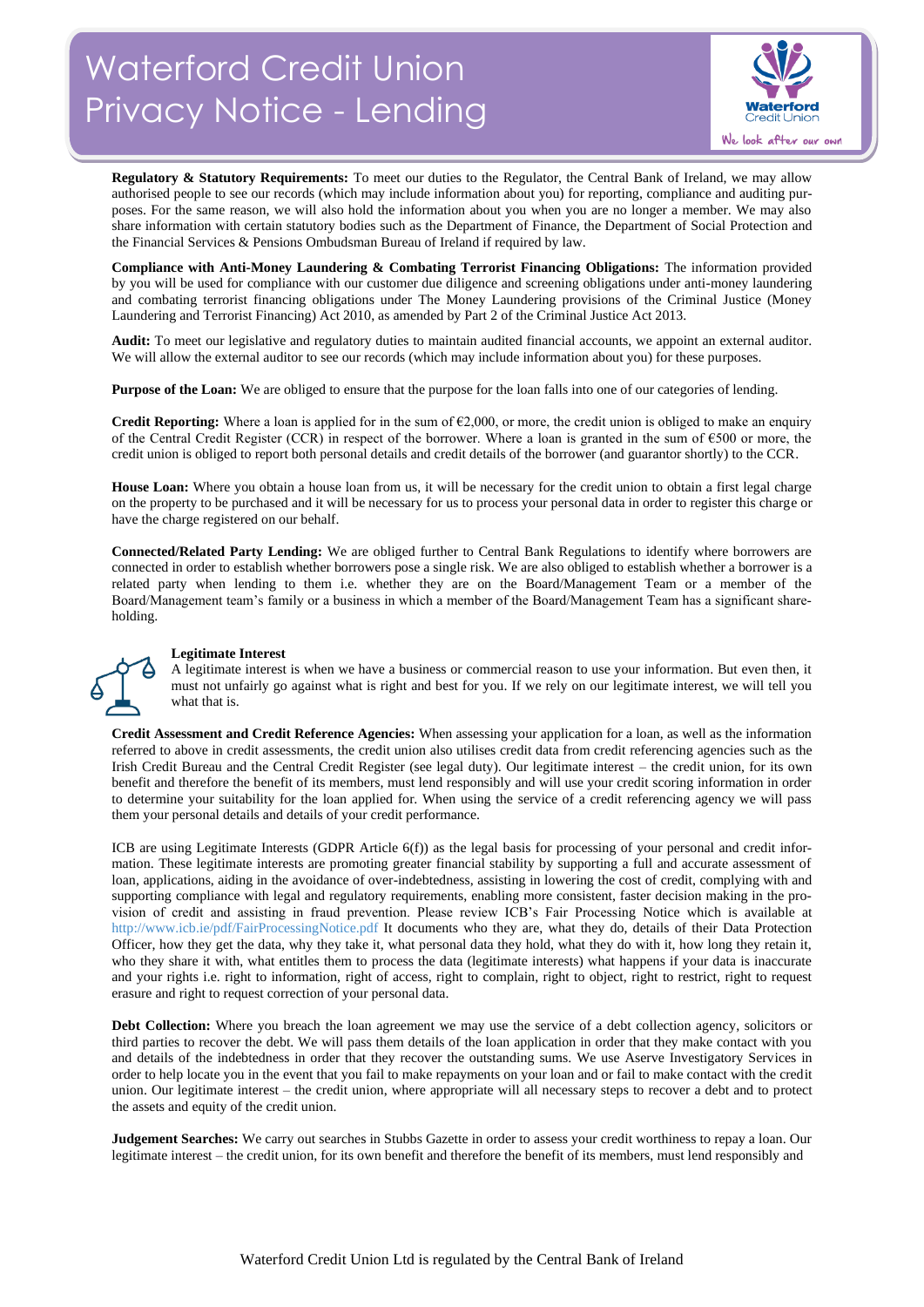

will use your credit scoring information in order to determine your suitability for the loan applied for. In carrying out such a search we can better determine your overall financial position in order to lend to you.

**CCTV:** We have CCTV footage installed on the premises with clearly marked signage. The purpose of this is for security. Our legitimate interest – with regard to the nature of our business, it is necessary to secure the premises, property herein and any staff/volunteers/members or visitors to the credit union.

**Voice Recording:** We record phone conversations both incoming and outgoing for the purpose of verifying information and quality of service. Our legitimate interest – to ensure a good quality of service, to ensure that correct instructions were given or taken due to the nature of our business and to quickly and accurately resolve any disputes.



# **Your Consent**

**Marketing & Market Research:** To help us improve and measure the quality of our products and services we undertake market research from time to time. This may include using the Irish League of Credit Union and/or specialist market research companies. See section on Your Marketing Preferences.

**Your Rights in connection with your personal data**



**Request access** to any personal data held by Waterford Credit Union about you.

**Request erasure** of your personal information. This enables you to ask us to delete or remove personal data where there is no good reason for us continuing to process it. You also have the right to ask us to delete or remove your personal data where you have exercised your right to object to processing (see below).

To **enquire** whether we hold any of your personal data and **obtain information** about how your data is processed.

Have **inaccurate or incomplete personal data** we hold about you **rectified** so as to ensure all information we hold is correct.

ш

 $\mathbb{K}$  D

**Take your information to a different organisation** (data portability). You can request that Waterford Credit Union provide you with a copy of any relevant personal data in a reusable format and/or request that we transfer your relevant personal data to another controller where it is technically feasible to do *(relevant personal data is personal data that you have provided to us or which is generated by your use of our service, which is processed by automated means and where the basis that we process it is on your consent or on a contract that you have entered into with us).*

**Object and restrict the processing** of your data, where we are relying on a legitimate interest (or those of a third party) and there is something about your particular situation which makes you want to object to processing on this ground. You also have the right to object where we are processing your personal data for direct marketing purposes. You can also ask us to restrict or suspend processing personal data about you, in certain circumstances.

**Object to automated decision-making** processes.